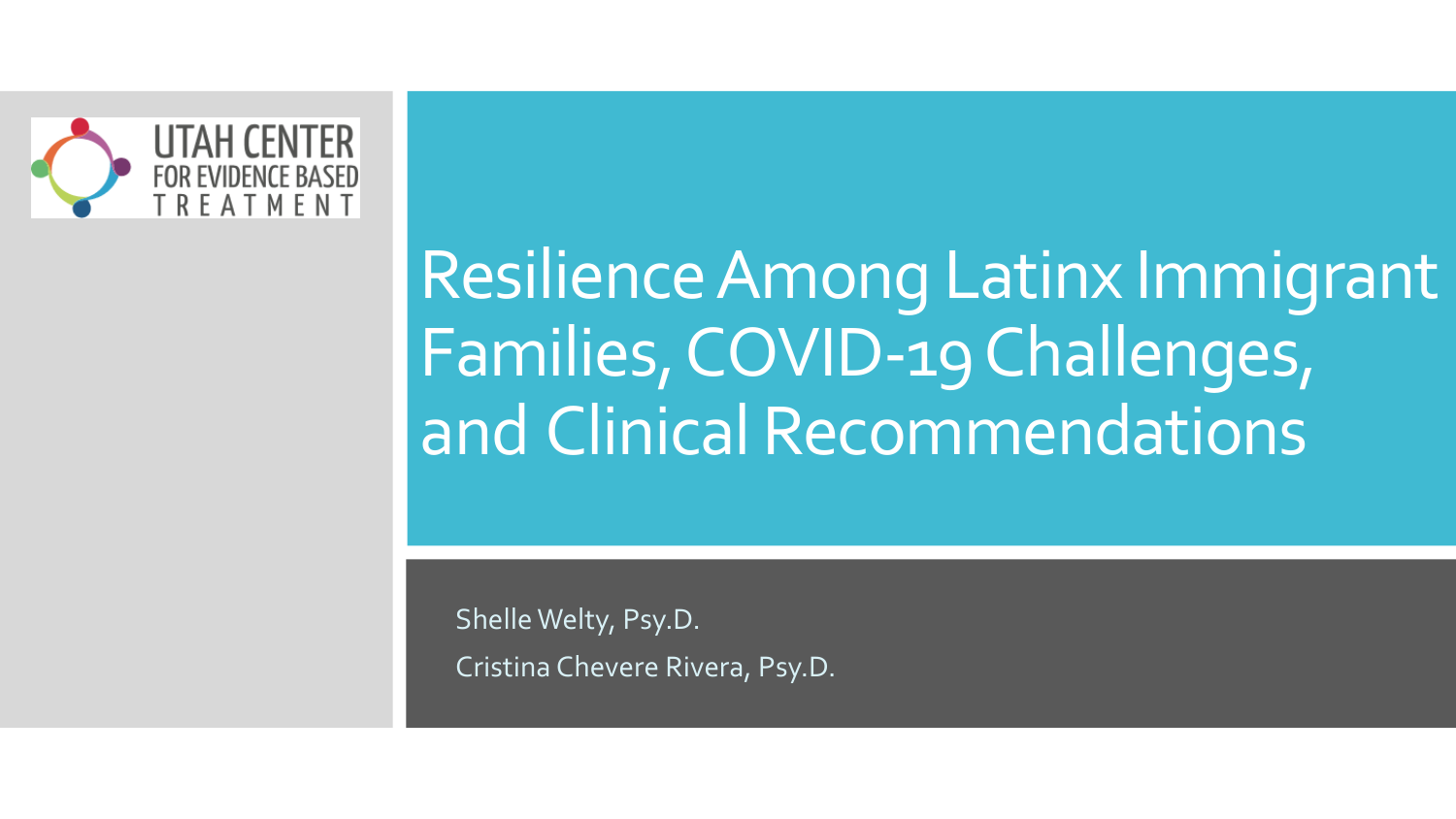Learning **Objectives** 

- Name at least 3 common themes of resilience among the Latinx population
- List 3 cultural values that enhance resilience among the Latinx immigrant population during the COVID-19 pandemic
- Describe COVID-19 challenges faced by this population
- Learn 3-4 treatment recommendations to assist Latinx immigrant clients impacted by the pandemic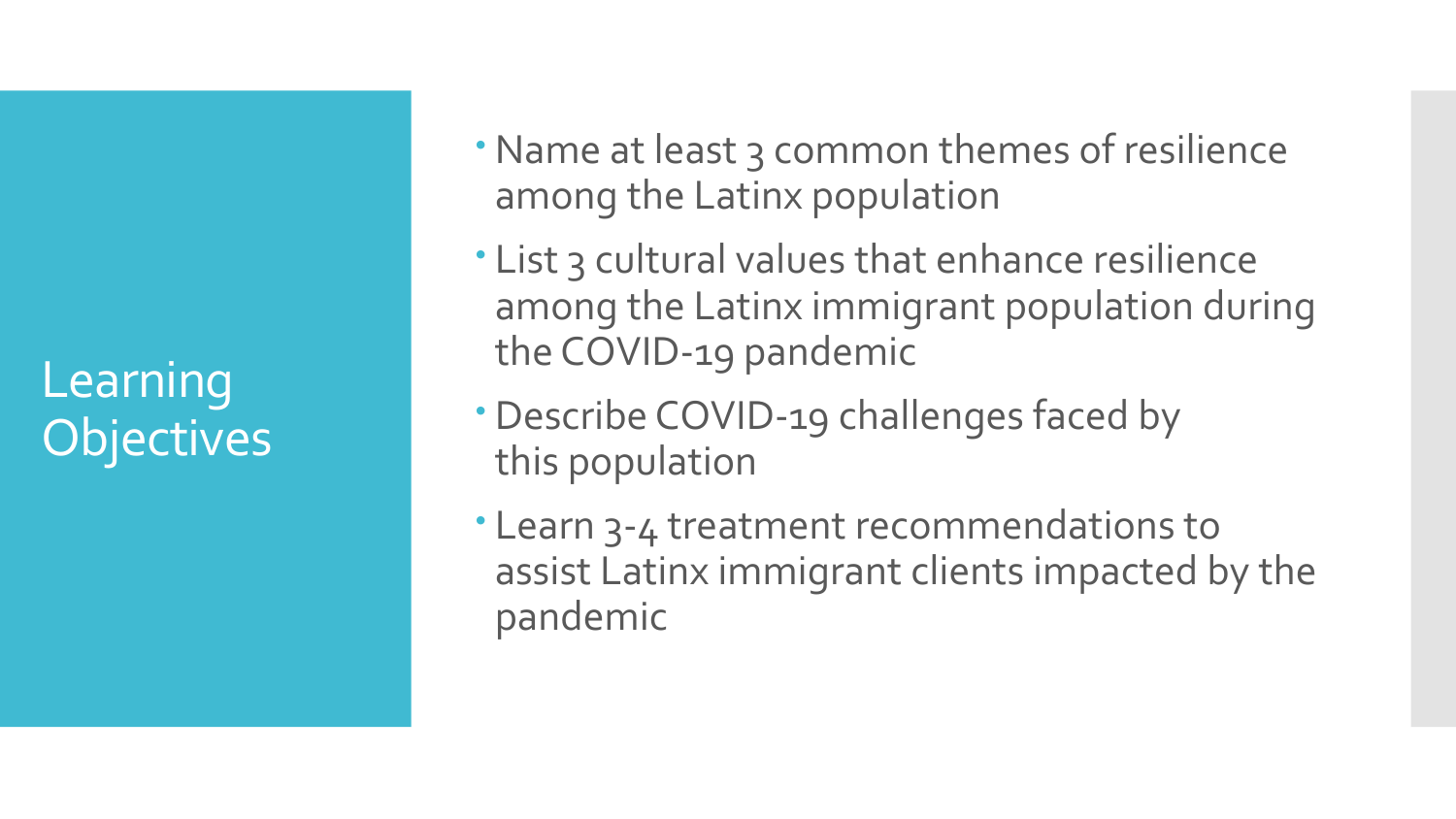# What's the difference between Hispanic and Latino?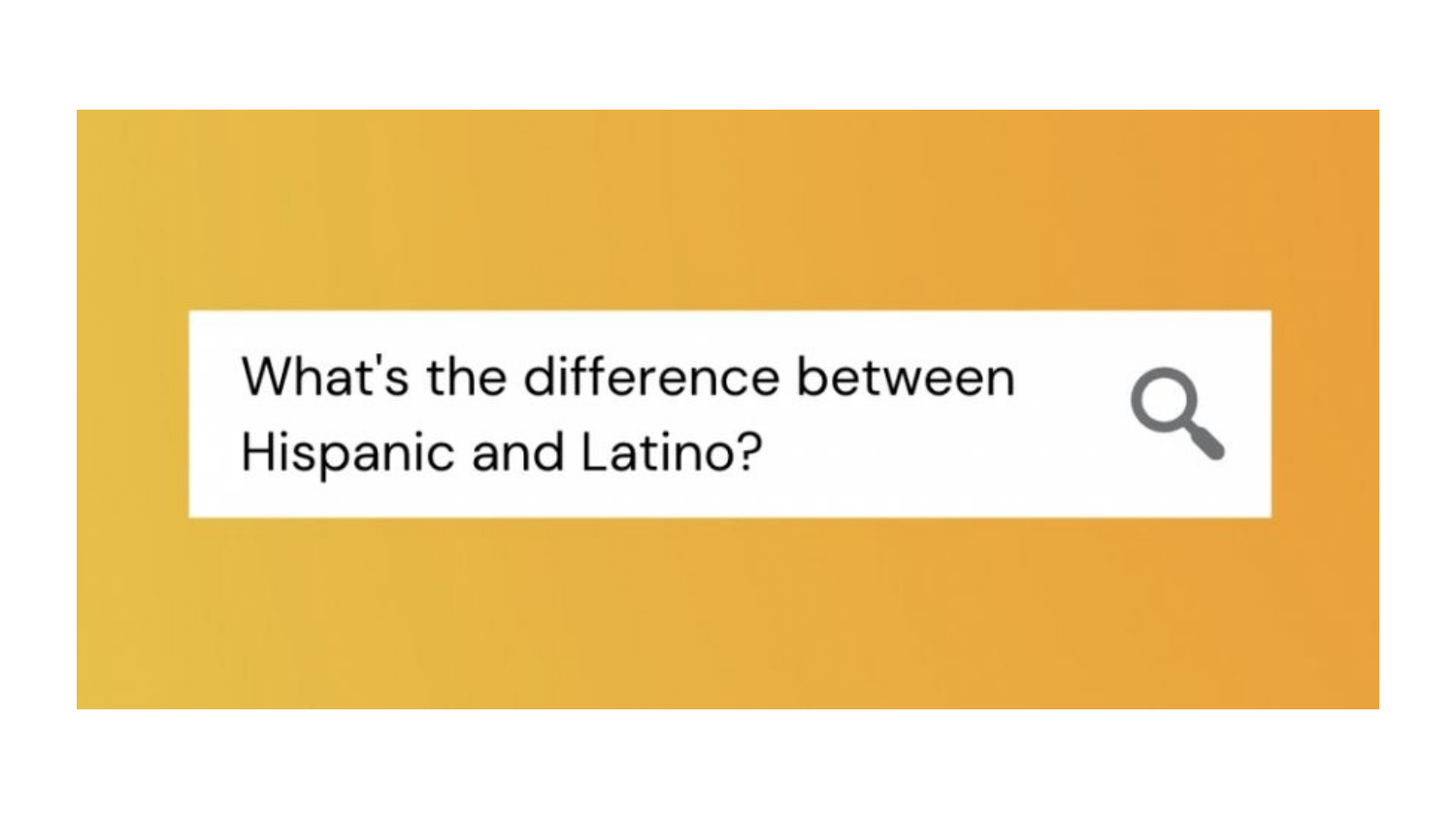### LATINO(A)

**Includes** Brazil, **French Guiana,** Guadeloupe, **Martinique, Haiti, Saint Barthélemy and Saint Martin.** 

> Does not include Spain.

**ARGENTINA BOLIVIA CHILE COLOMBIA COSTA RICA CUBA DOMINICAN REPUBLIC ECUADOR EL SALVADOR GUATEMALA HONDURAS MEXICO NICARAGUA PANAMA PARAGUAY PERU PUERTO RICO URUGUAY VENEZUELA** 

#### **HISPANIC**

**Includes** Spain.

Does not include Brazil, **French Guiana,** Guadeloupe, Martinique, **Haiti, Saint Barthélemy** and Saint Martin.

empathy + intelligence

**Ketchum**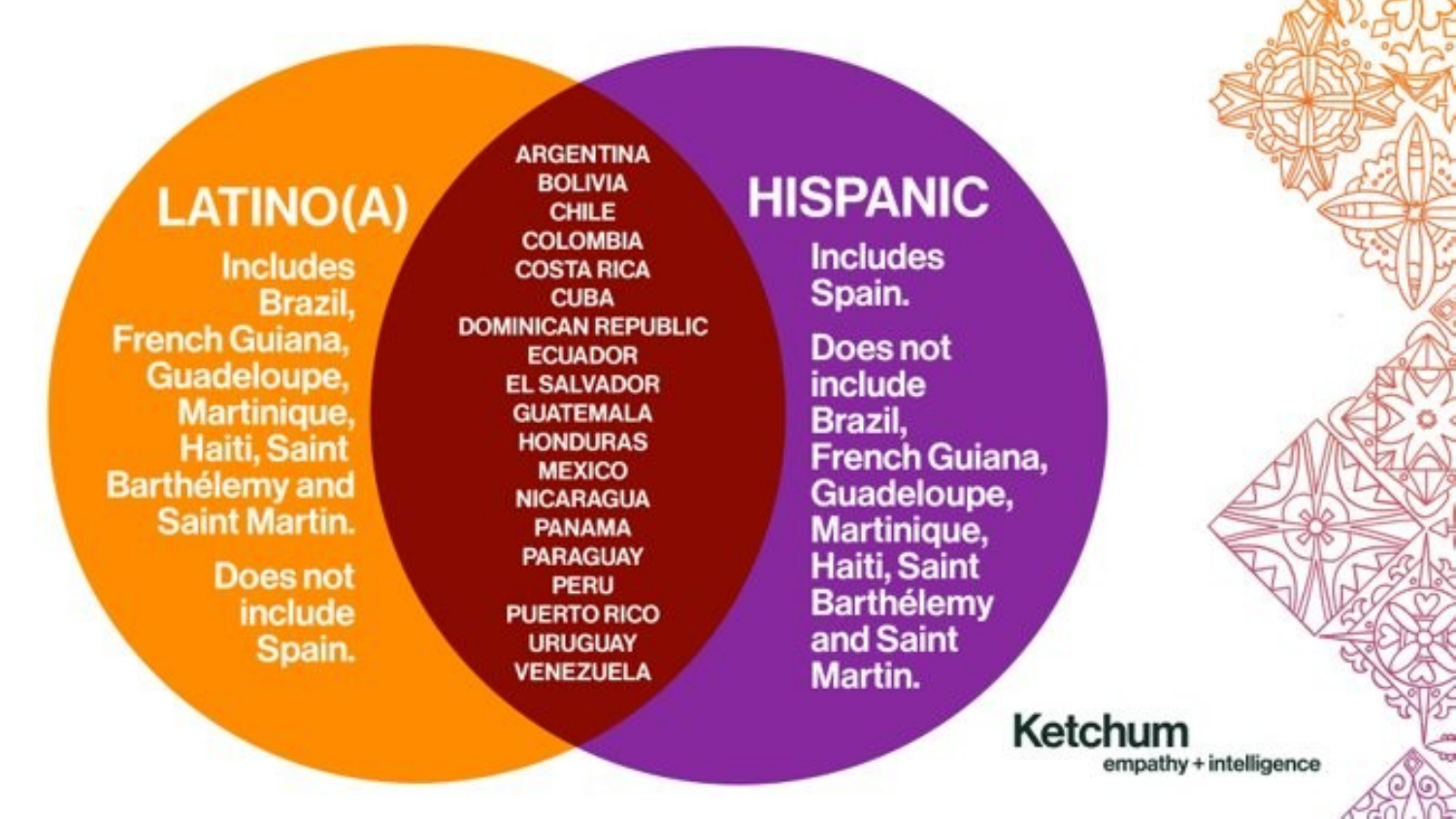### **Cultural** Background

- Latinxs heterogeneity
- **Cultural Values**

(Acevedo, Herrera, Shenhav, Yim, & Campos, 2020)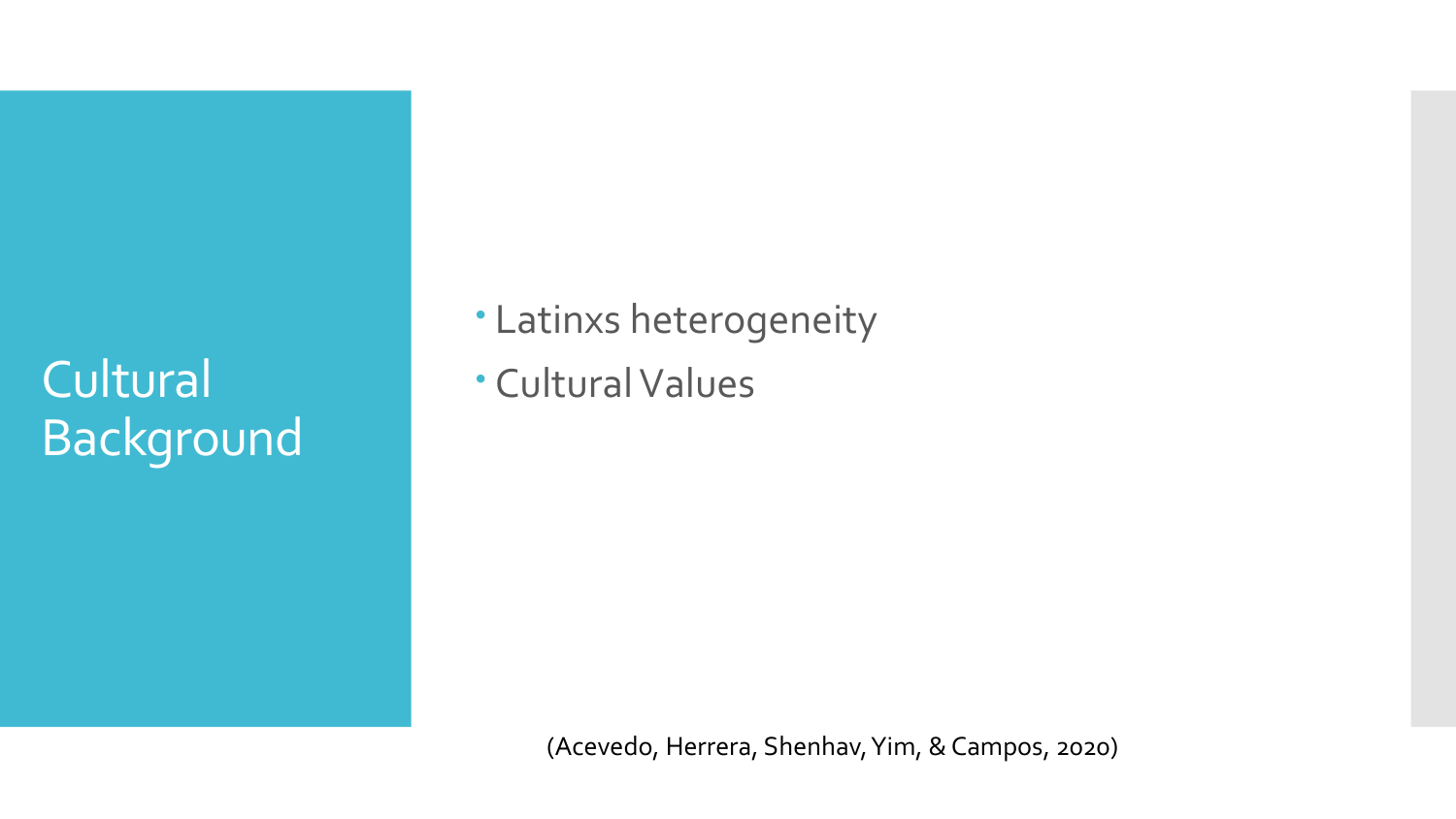| <b>Value</b>                               | <b>Meaning</b>                                                                                                            |
|--------------------------------------------|---------------------------------------------------------------------------------------------------------------------------|
| Confianza 'Trust'                          | The importance of truthfulness towards an individual or group.                                                            |
| Machismo 'Chauvinism'                      | The set of values that define what is expected from Latinx males<br>in society.                                           |
| Marianismo 'Marianism'                     | The association of women with humble traits, and spiritual figures<br>like Virgen de la Guadalupe or Virgin of Guadalupe. |
| Familismo 'Familism'                       | The value for connectedness and interdependence among<br>family members.                                                  |
| Respeto 'Respect'                          | The limits within a relationship to prevent issues and show value towards<br>others.                                      |
| Espiritualidad 'Religion and Spirituality' | The reliance on a higher power figure to make an interpretation out of<br>an event such as illnesses and death.           |
| Dignidad 'Dignity'                         | The Latinx belief of treating individuals with honor.                                                                     |
| Simpatia 'Sympathy'                        | The value of developing optimistic and affectionate<br>interpersonal dynamics.                                            |
| Personalismo 'Personalism'                 | The value about interpersonal relationships such<br>as intimacy, closeness, and affection.                                |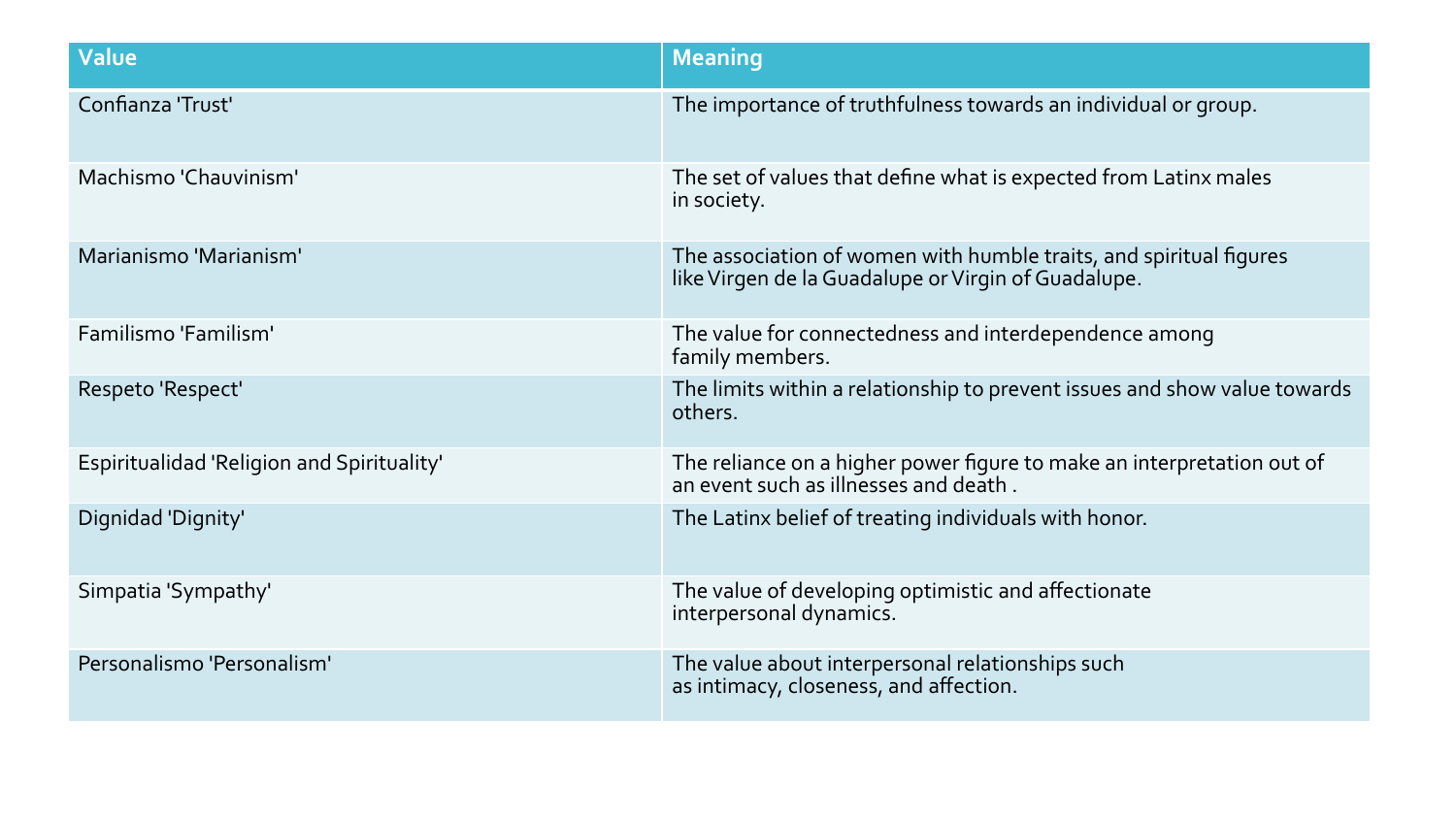**General** Challenges

#### Migration challenges

- Acculturative stress
	- English as a second language
	- Weather changes
	- Homesickness
- Poverty
- Assimilation
- Vulnerable immigration status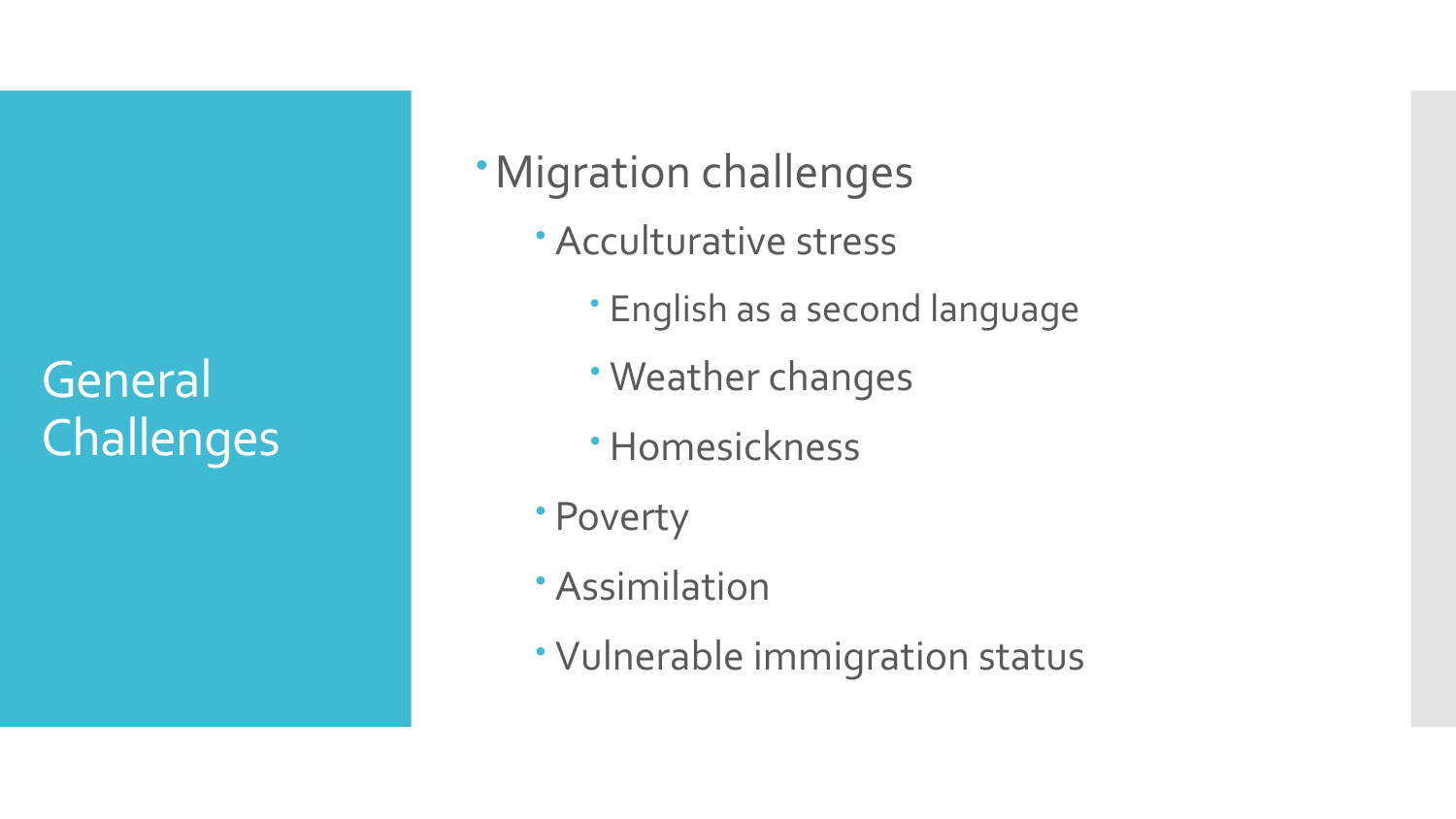#### Mental Health **Disorders**

- Depressive Disorders
- Anxiety Disorders
- Trauma Disorders
- SeasonalAffective Disorders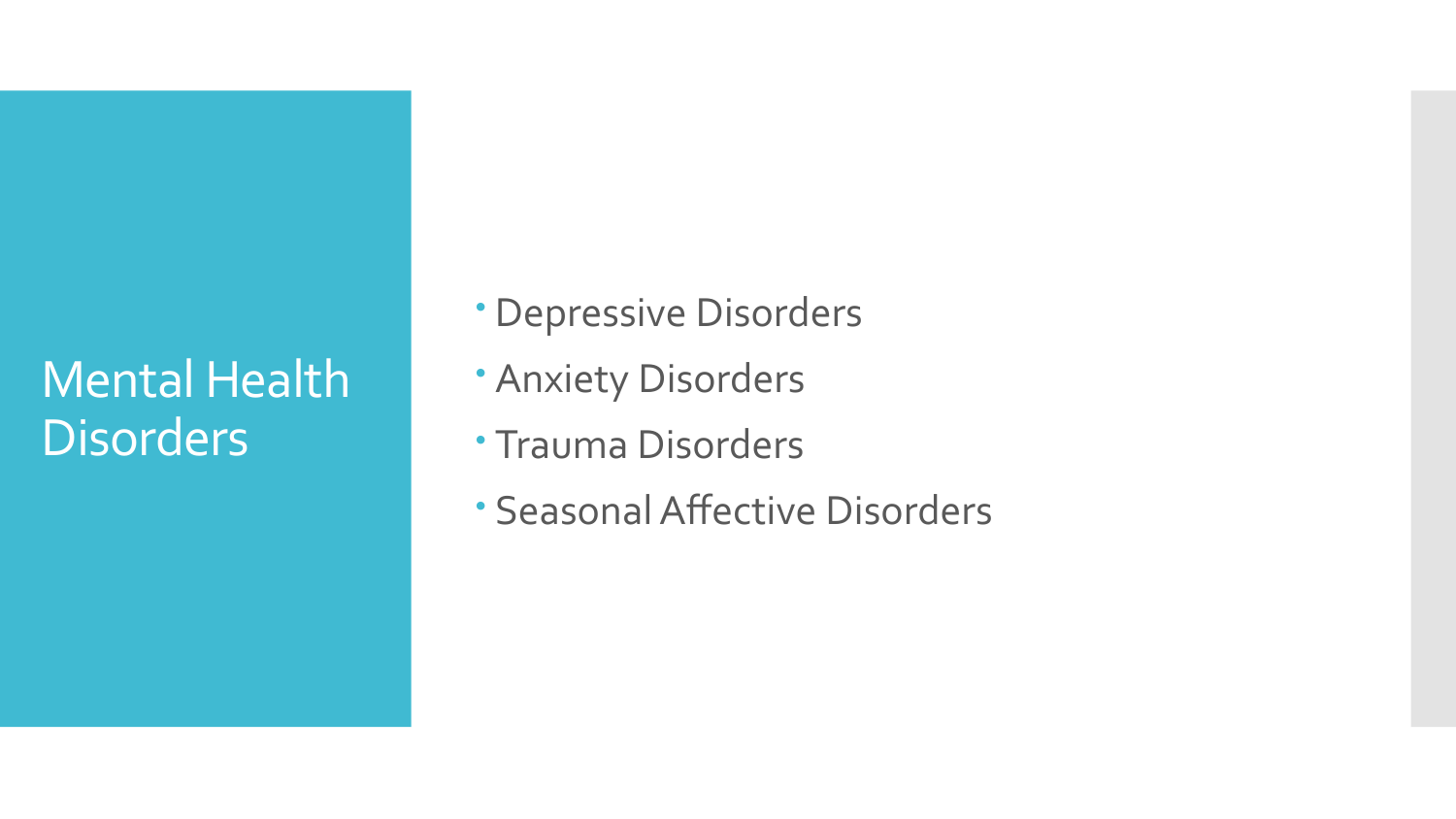Covid-19 Effects on LatinxAdults

#### • Traumatic nature of Covid-19

- Covid-19 fear is much higher in some subgroups of the general population, including Hispanics (Latinx was not a separate subgroup)
- (Fitzpatrick, 2020)
- Disproportionate infection and death rates among Latinx population
	- Especially true for adults aged 65+ (Garcia, 2021)
		- Overall, 7x more likely to die of Covid-19 than younger adults
		- Latinx older adults are 2x more likely to die than White counterparts
	- Utah is 14% Latino, accounts for 19% of Covid-19 cases
	- (salud-America.org)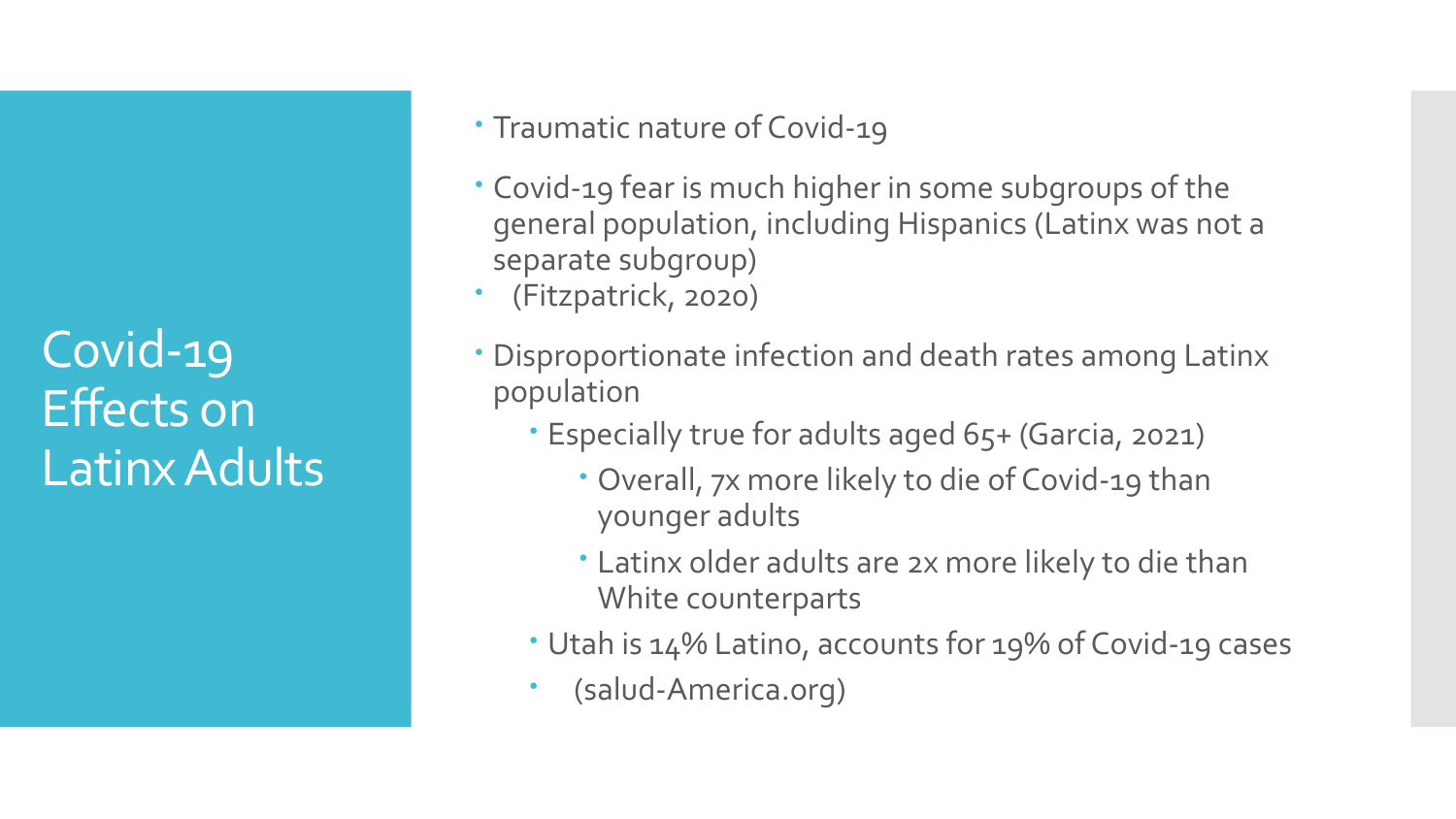Covid-19 Effects on Latinx Children (Fortuna, 2020)

- More susceptible to mental health issues due to social isolation and stress on caregivers
- Loss of older members of the community profoundly affects them and their support network
- Faced with their own stress response while their parents/caregivers are also highly stressed
- Important educational and social resources have been lacking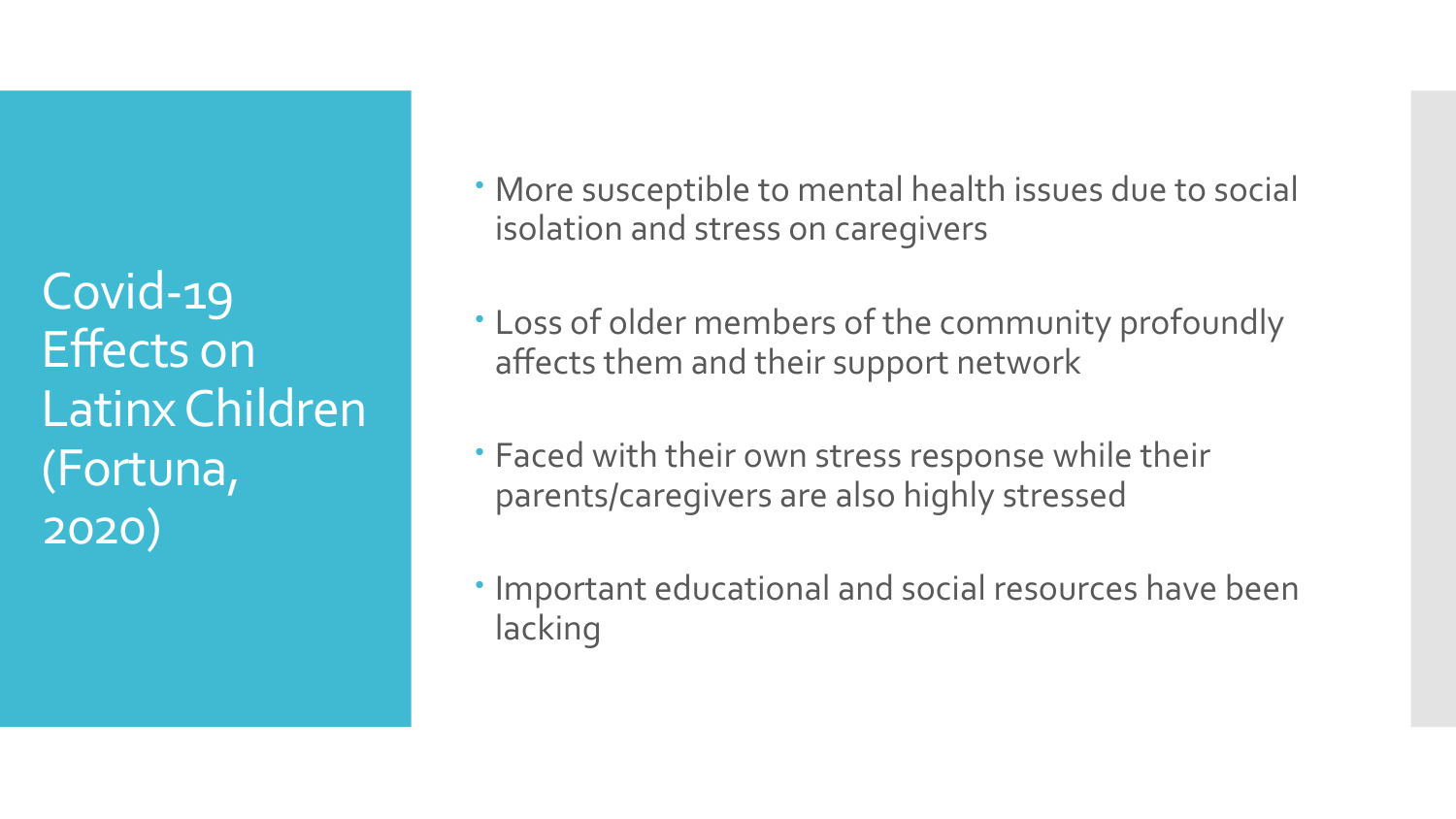# Covid- 19 Challenges

- Social
- **· Health**
- Economic
- · Immigration
- Access to information concerns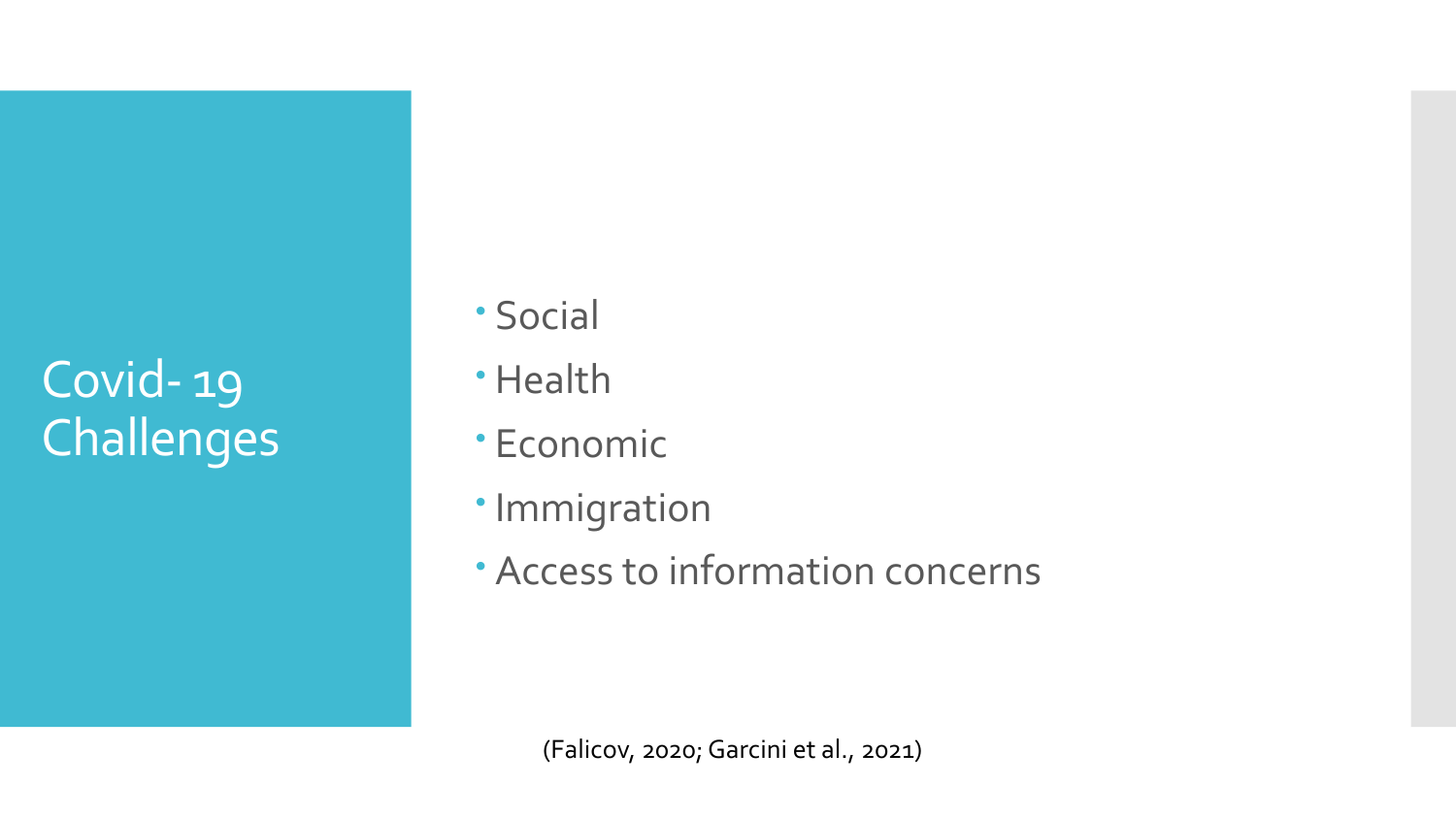#### Economy

- Financial stress
	- Housing instability
	- Food and technology purchases
	- Difficulty accessing healthcare services
	- Medication purchase
	- Financial help family in country of origin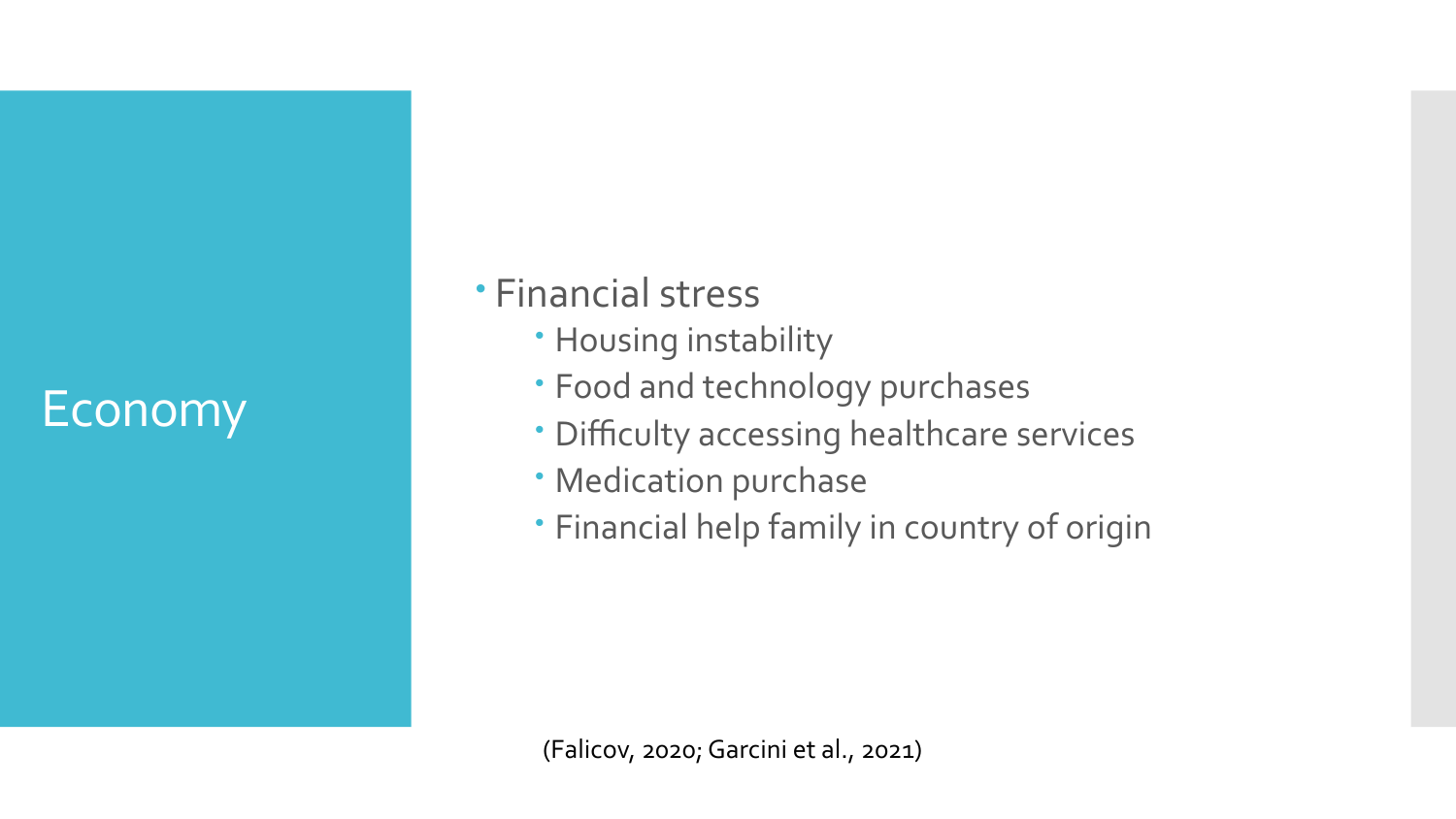### Family

- Familial stress
	- Multiple roles
	- Limited technology resources
	- Language barriers
	- Values and roles conflict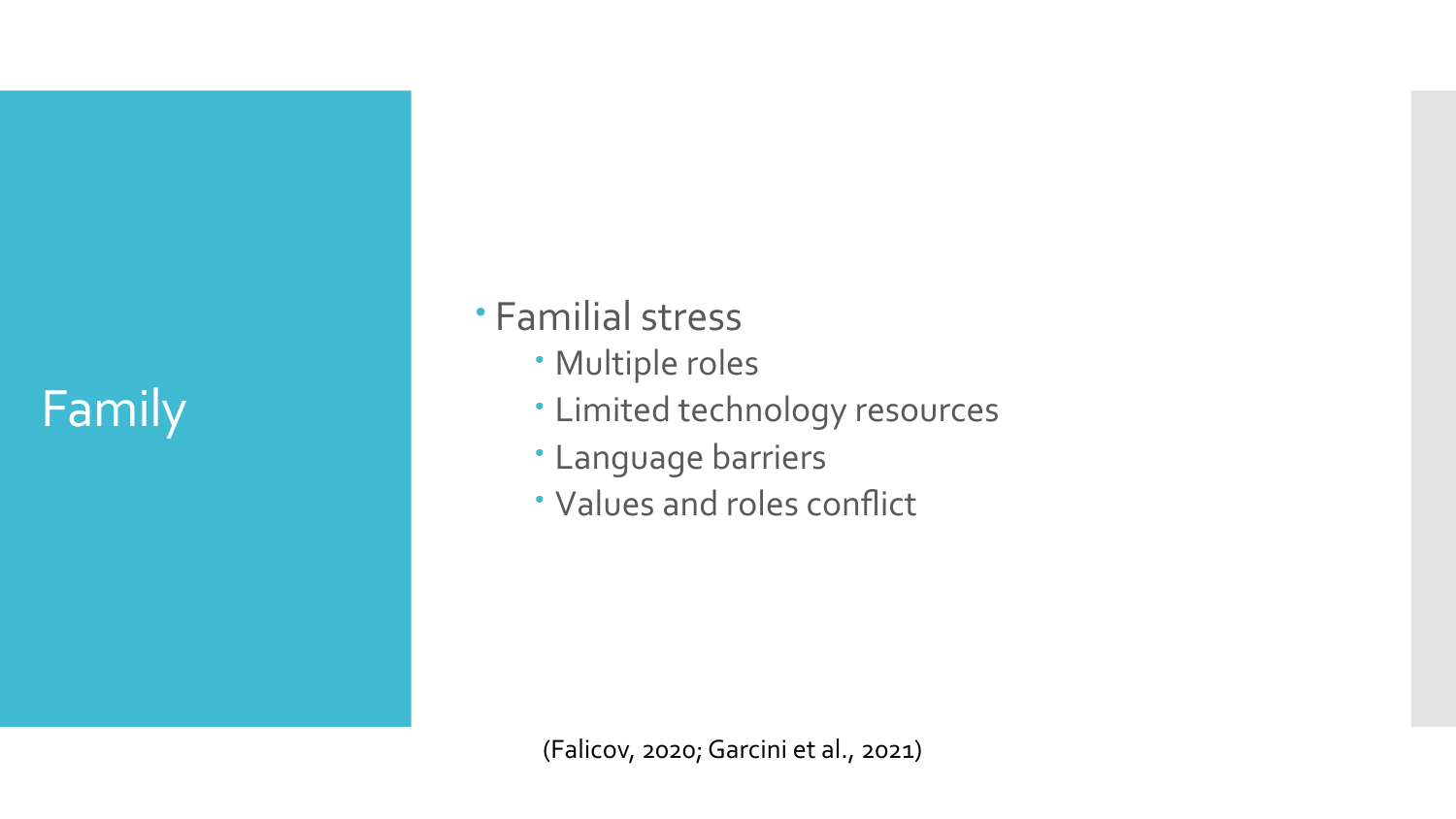#### **Information** and Resources

Access to information

- Unreliable, unclear
- Mistrust
- **· Safety concerns**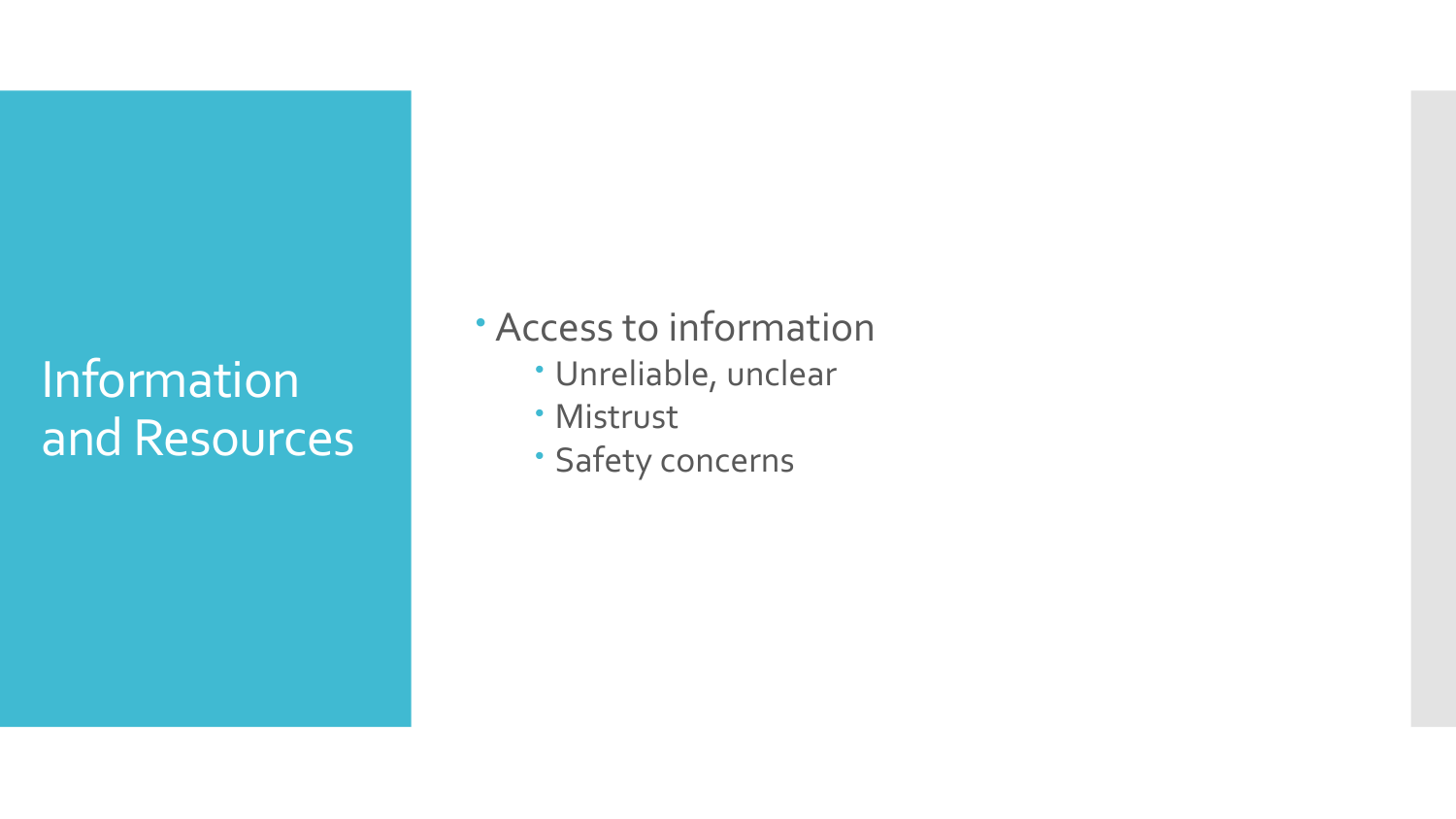# **Immigration**

- **· Immigration concerns** 
	- Fears of deportation
	- Familial separation
	- Mistrust
	- Avoidance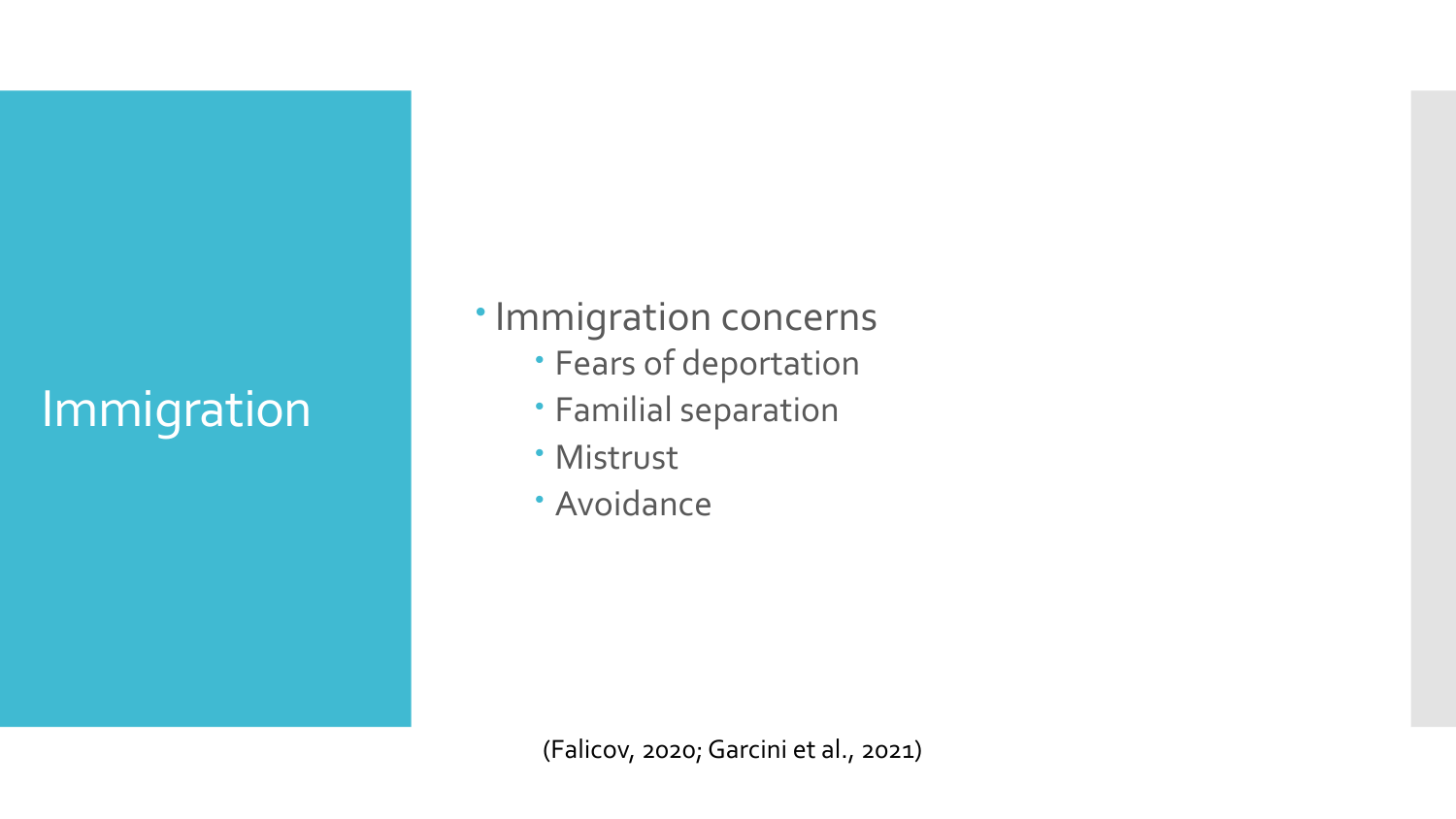#### Social

Social concerns

- Network changes
- **· Social isolation**
- Family stress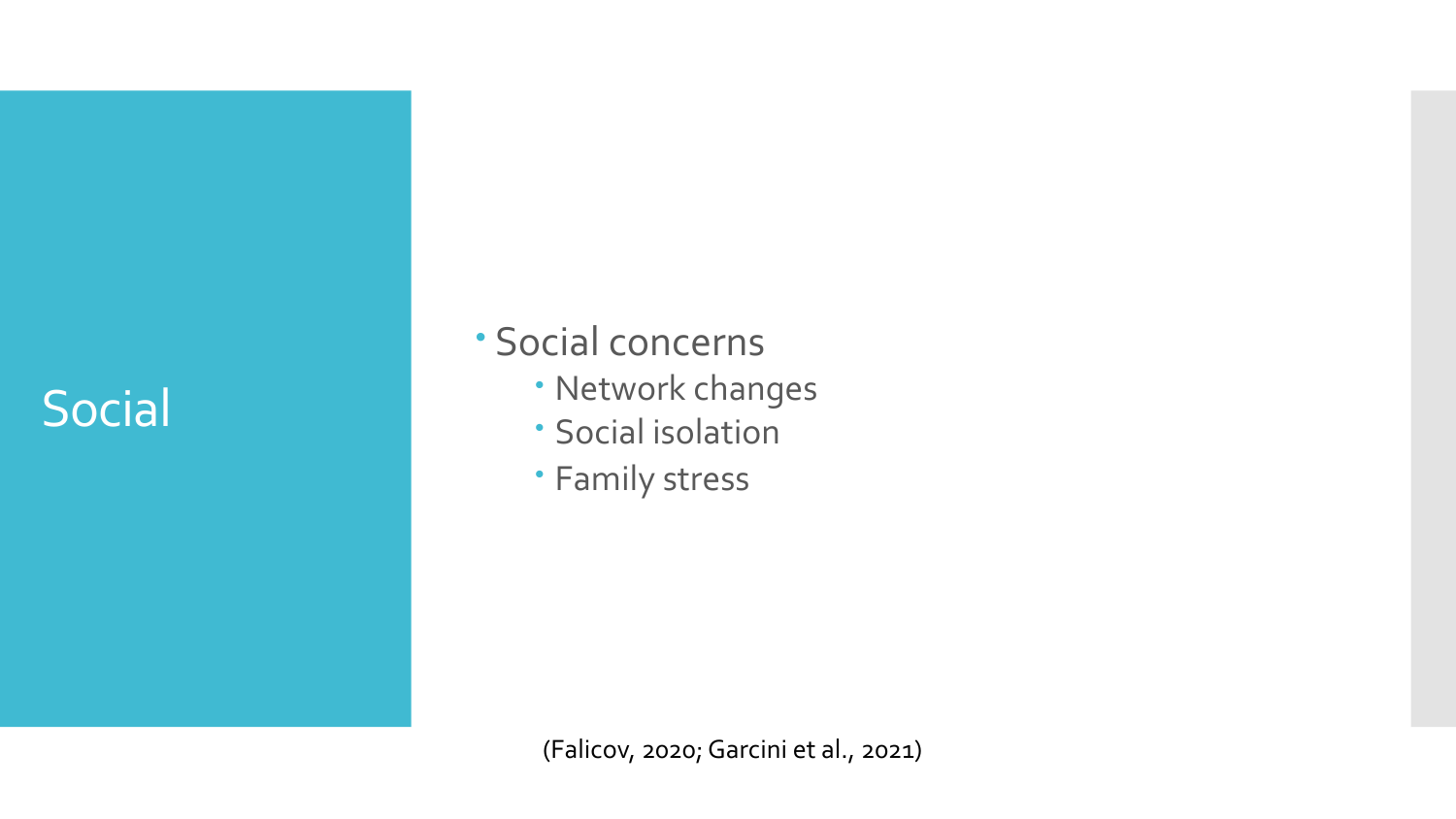#### **Health**

#### **·** Health

- Access to services
- Continuity of treatment
- · Inability to work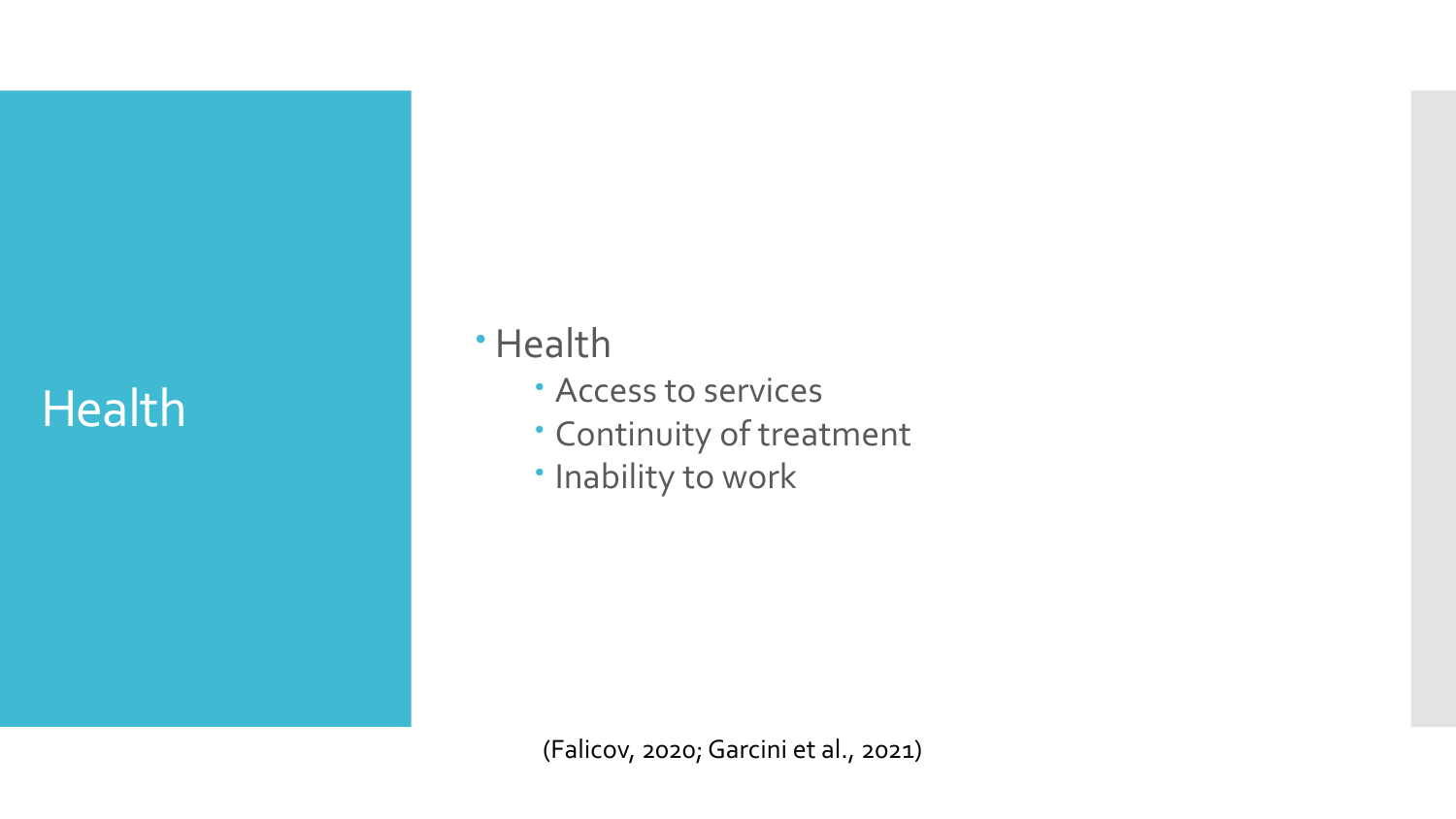#### Resilience

- Behavioral techniques
- **Spirituality**
- Collectivism/Familism
- Cognitive strategies
- Biculturalism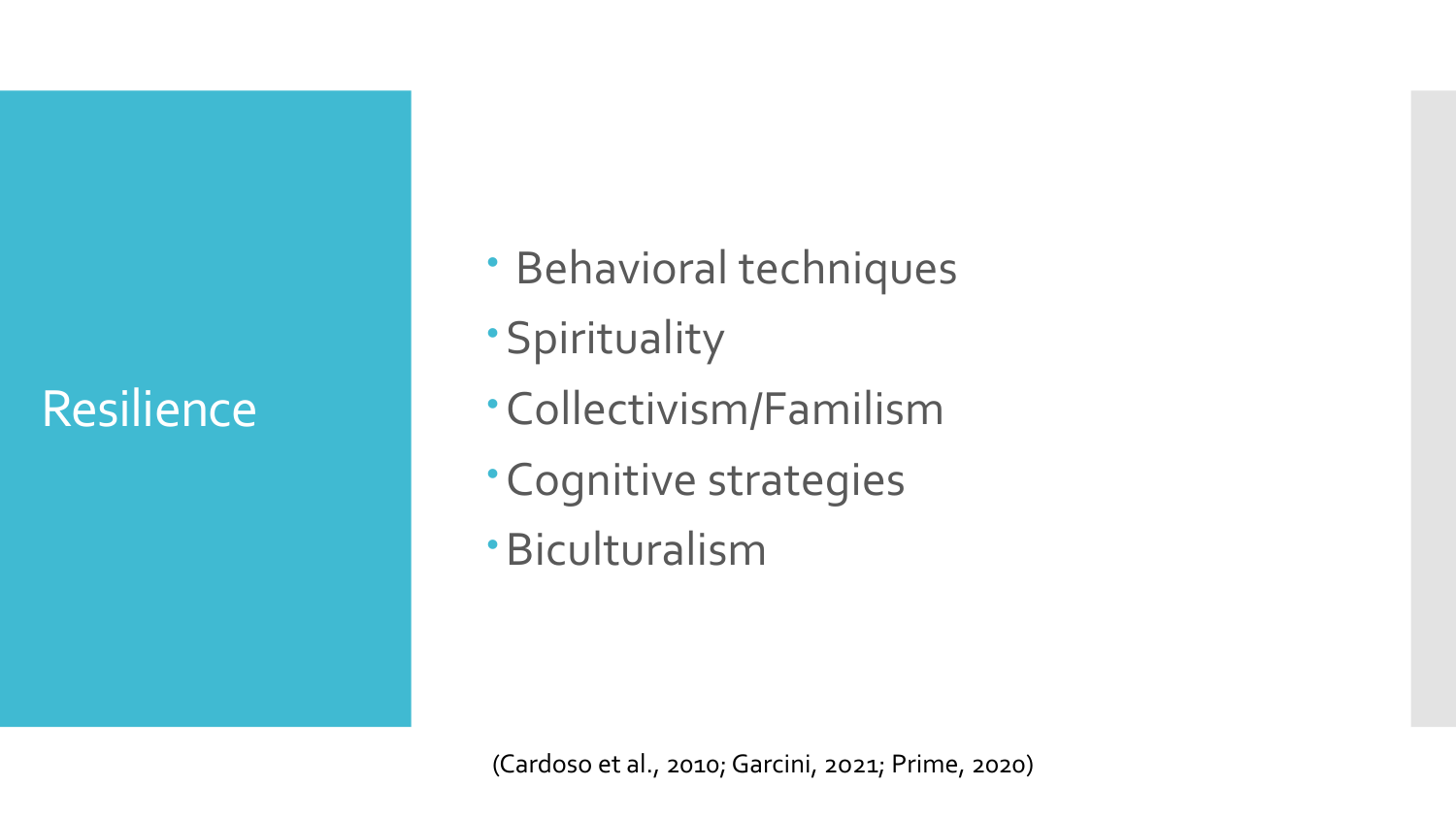Clinical **Recommendations**   Best Practice Recommendations for Psychologists WorkingWith Marginalized Populations Impacted by COVID-19

(Meyer & Young, 2021)

- 1. Self-reflection and self-awareness
- 2. Knowledge acquisition
- 3. Collaboration with clients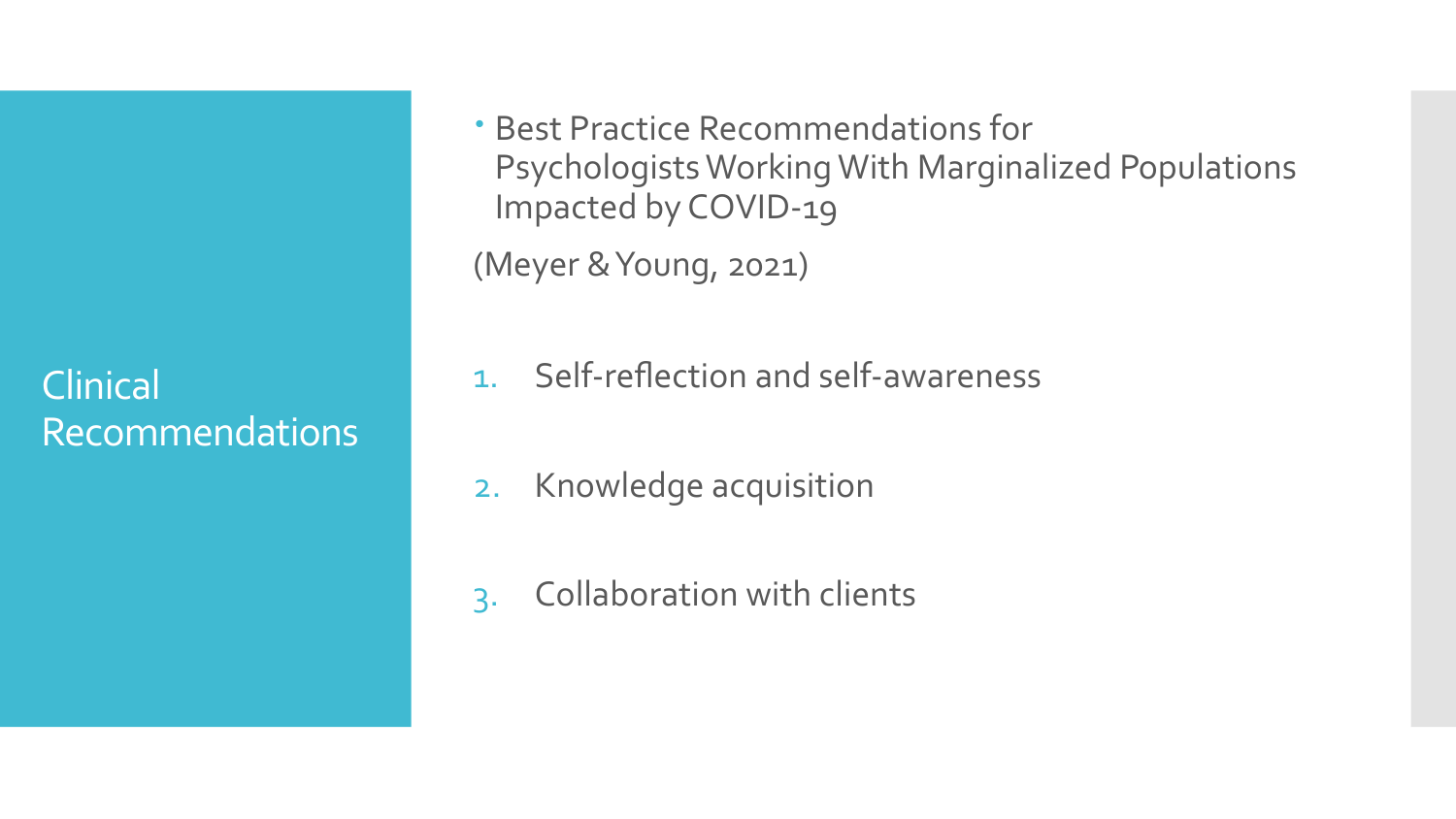Cultural competency

- Knowledge of other ٠ cultures based on assumptions and observable traits
- Limited view of individual uniqueness in a given culture
- Power shifted to counselor in clientcounselor relationship
- Prior experience and expertise lead to overconfidence
- Acknowledges layers of cultural identity
- · Stakeholder: Counselor
- Cultural humility
	- Continuous learning about cultures
	- Cultural identity defined by client
	- Power shifted to client in the clientcounselor relationship
	- Respectful openness ٠ to client's cultural based understanding of their lives

Hampton et al., (2017)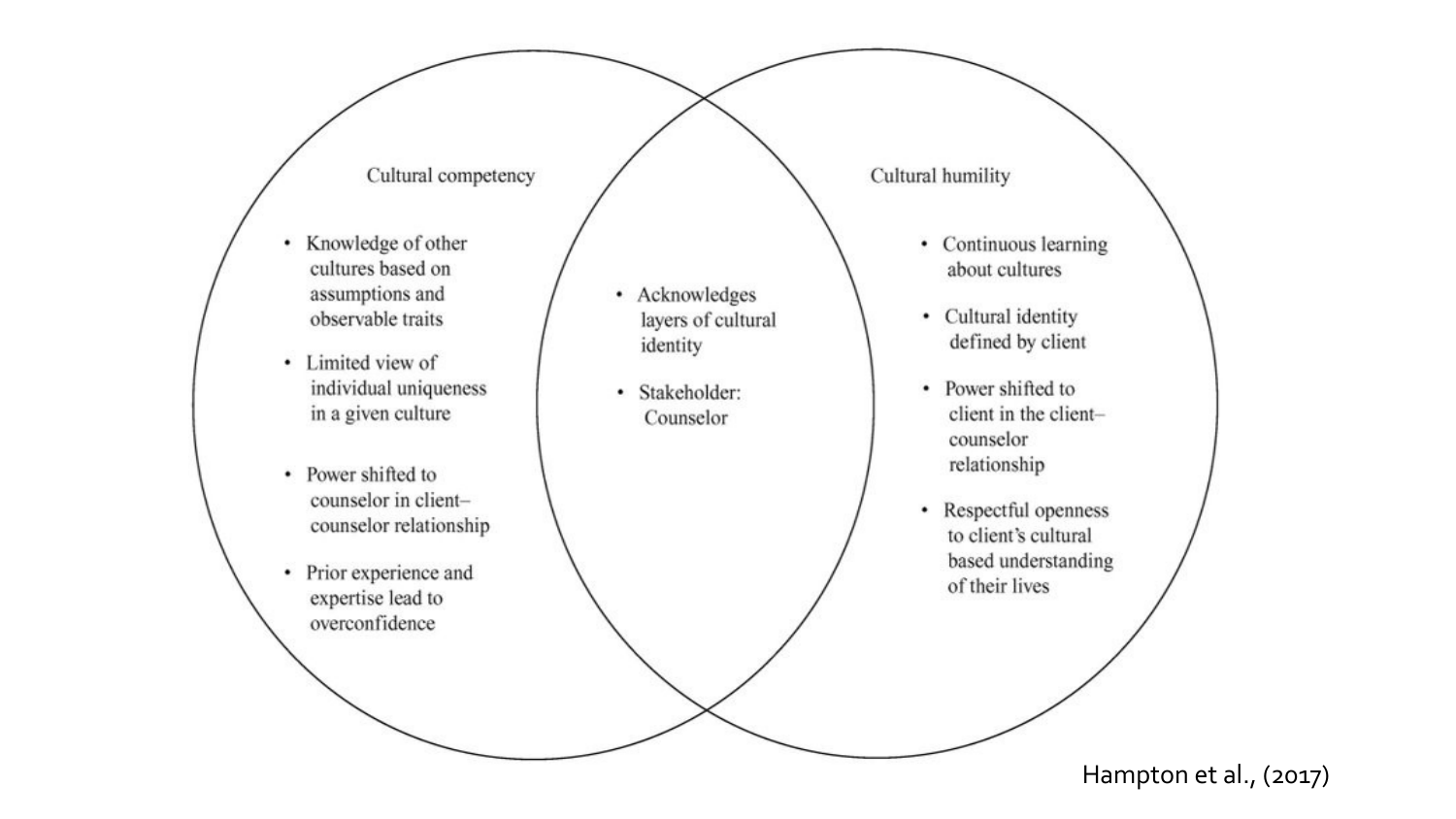# Ecological Model. Copyright 1979 By Bronfenbrenner.

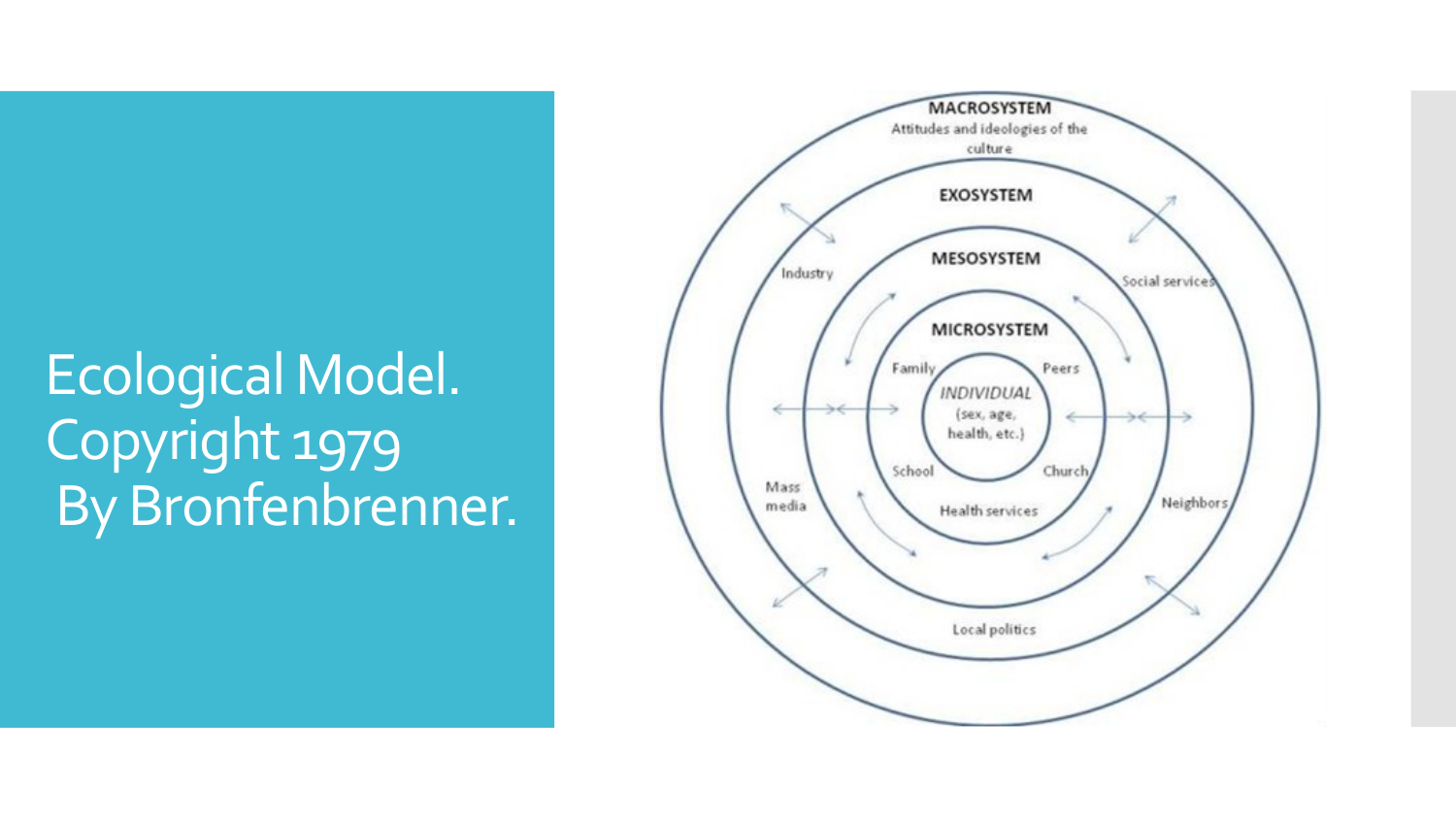**Treatment** Recommendations

- Location of services in the community
- **· Interpretation services**
- Telehealth services (IT services to help address telehealth challenges)
- Bicultural and bilingual services
- Promotion of relevant values (e.g., familismo and ethnic identity)
- Familiarity with their communities Community resources: "Promotor" or
	- community links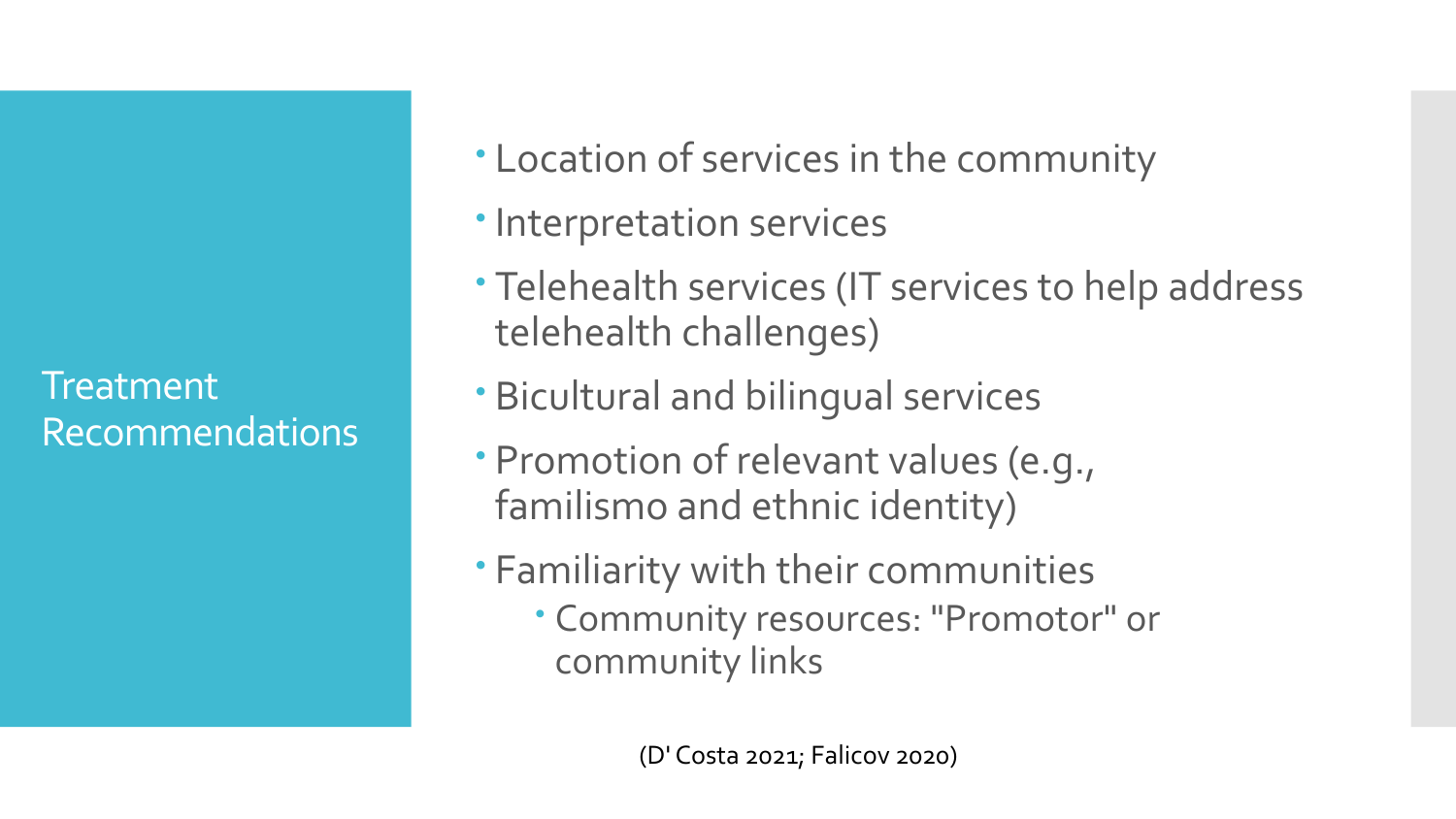Resources

**CDC Health Disparities Statistics** 

[https://www.cdc.gov/nchs/nvss/vsrr/covid19/health\\_disparities.htm](https://www.cdc.gov/nchs/nvss/vsrr/covid19/health_disparities.htm)

 **Update: Coronavirus Case Rates and Death Rates for Latinos in the United States** 

[https://salud-america.org/coronavirus-case-rates-and-death-rates-f](https://salud-america.org/coronavirus-case-rates-and-death-rates-for-latinos-in-the-united-states/) [or-latinos-in-the-united-states/](https://salud-america.org/coronavirus-case-rates-and-death-rates-for-latinos-in-the-united-states/)

**Systemic Racism & Health Care, COVID &Treatment** 

[https://nihcm.org/publications/systemic-racism-health-care-covid-t](https://nihcm.org/publications/systemic-racism-health-care-covid-treatment) [reatment](https://nihcm.org/publications/systemic-racism-health-care-covid-treatment)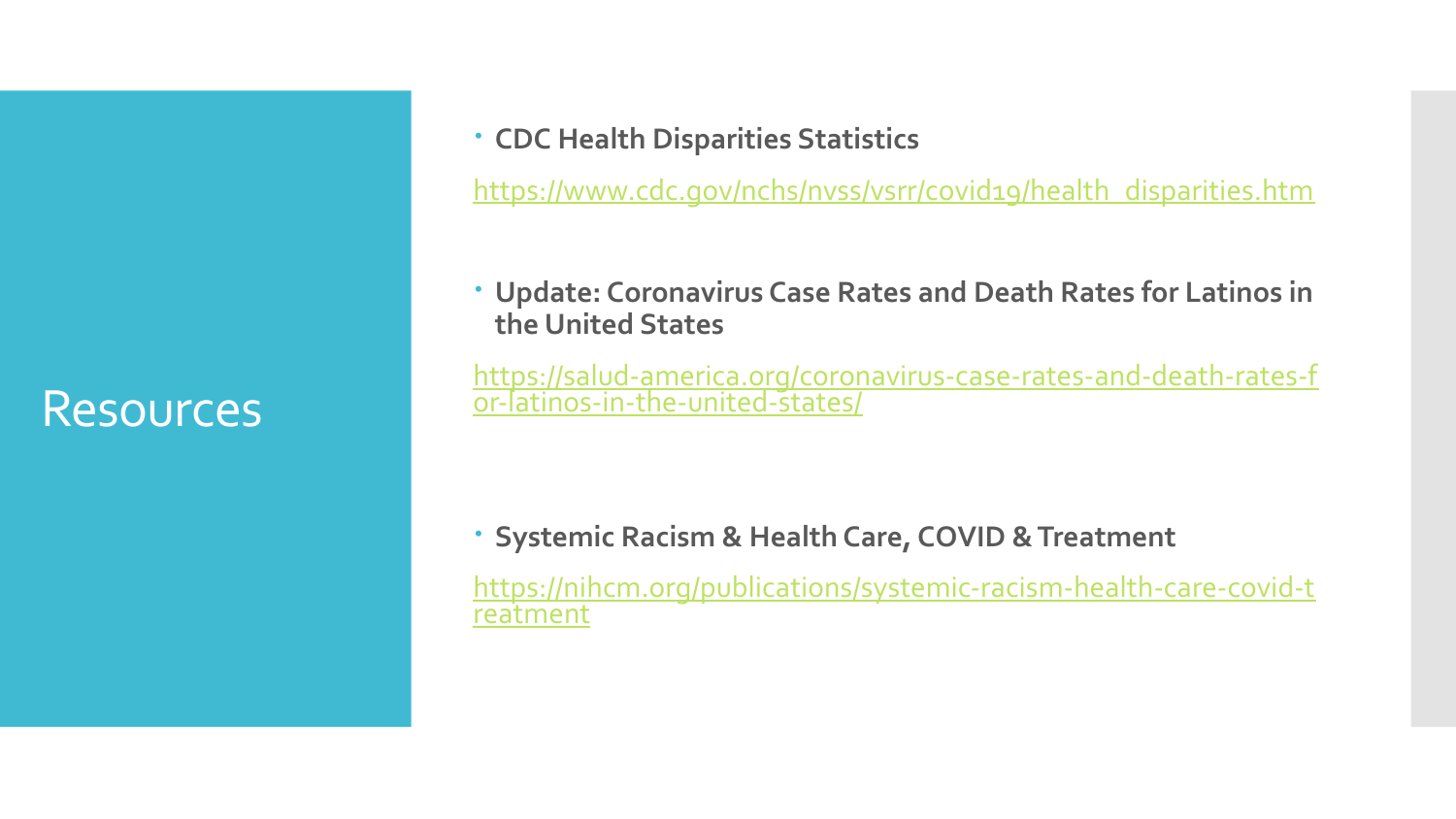#### References

- Acevedo, A. M., Herrera, C., Shenhav, S., Yim, I. S., & Campos, B. (2020). Measurement of a Latino cultural value: The simpatía scale. Cultural Diversity and Ethnic Minority Psychology. <https://doi-org.ezproxy.libraries.wright.edu/10.1037/cdp0000324>
- Brofenbrenner, U. (1979). The ecology of human development, Cambridge, MA: Harvard University Press.
- Cardoso,J. B., &Thompson, S.J. (2010). Common themes of resilience among Latino immigrant families: A systematic review of the literature. *Families in Society*, *91*(3), 257-265.
- D'Costa, S., Rodriguez, A.,Grant, S., Hernandez, M.,Alvarez Bautista,J., Houchin, Q., Brown, A., & Calcagno, A. (2021,
- August 12). Outcomes of COVID-19 on LatinxYouth: Considering the Role of Adverse Childhood Events and Resilience.
- School Psychology. Advance online publication. http://dx.doi.org/10.1037/spq0000459
- Falicov, C., Niño,A., & D'Urso, S. (2020). Expanding possibilities: Flexibility and solidarity with under-resourced immigrant families during the COVID-19 pandemic. *Family process*, *59*(3), 865-882.
- Fitzpatrick, K.M., Harris, C., & Drawve,G. (2020). Fear of Covid-19 and the mental health consequences in America. Psychological Trauma: Theory, Research, Practice, and Policy, 12, 17-21.<http://dx.doi.org/10.1037/tra0000924>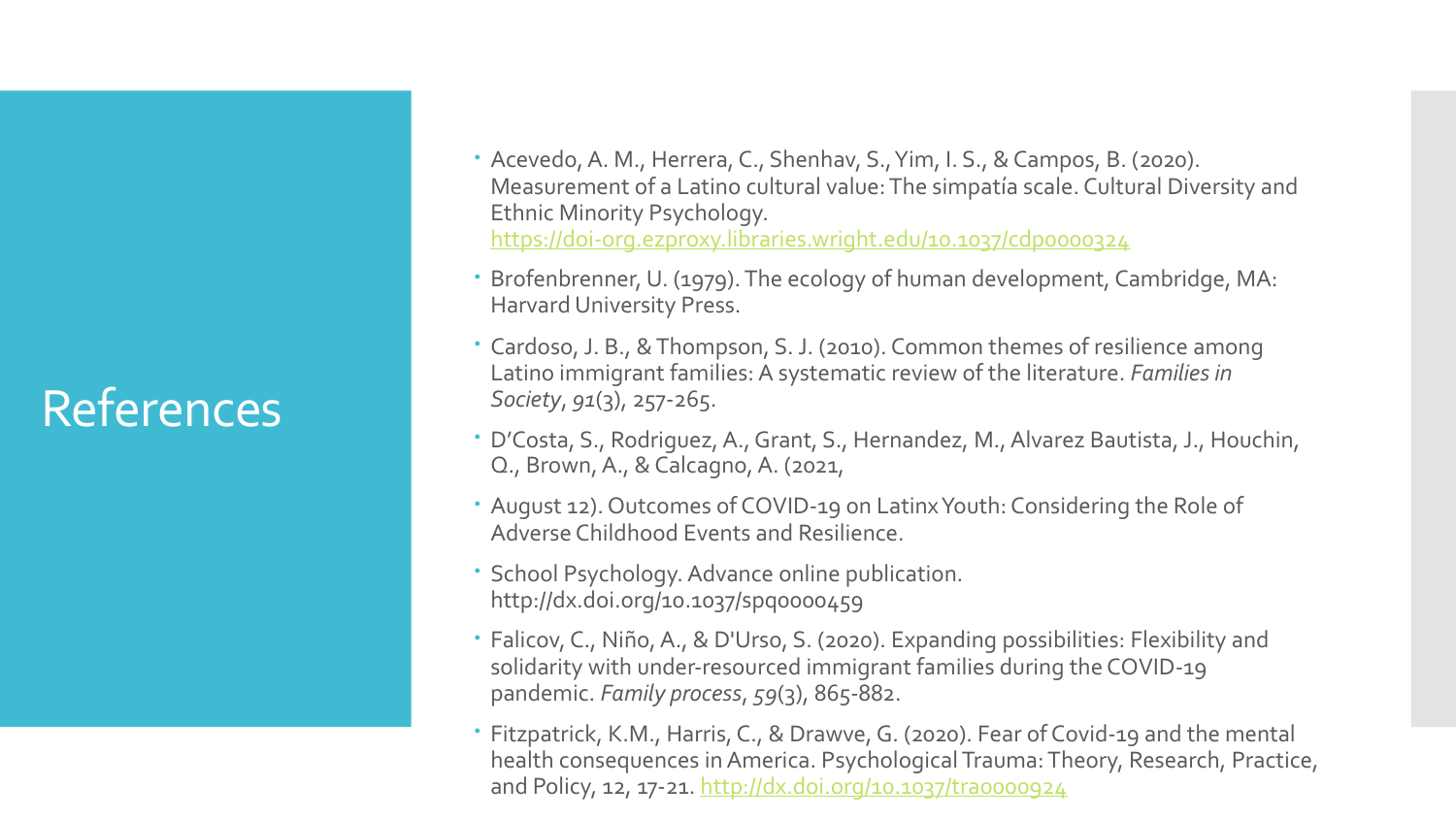#### References

- Fortuna, L.R.,Tolou-Shams, M., Robles-Ramamurthy, B., & Porche, M.V. (2020). Inequity and the disproportionate impact of Covid-19 on communities of color in the United States: The need for a trauma-informed social justice response. Psychological Trauma:Theory, Research, Practice, and Policy, 12(5), 443-445. <http://dx.doi.org/10.1037/tra0000889>
- Garcia, M.A., Homan, P.A., Garcia, C., & Brown, T.H. (2021). The color of Covid-19: Structural racism and the disproportionate impact of the pandemic on older Black and Latinx adults. Journals of Gerontology: Social Sciences, 76(3), 75-80. doi:10.1093/geronb/gbaa114
- Garcini, L. M., Rosenfeld, J., Kneese, G., Bondurant, R. G., & Kanzler, K. E. (2021). Dealing with distress from the COVID-19 pandemic: Mental health stressors and coping strategies in vulnerable latinx communities. *Health & social care in the community*.
- Hampton, N. Z., Guillermo, M. S.,Tucker, M., & Nichols, T. (2017). Broadening rehabilitation education and research through cultural humility: A conceptual framework for rehabilitation counseling. *Rehabilitation Research, Policy, and Education*, *31*(2), 70-88.
- Meyer, M.L. & Young, R. (2021). Best practice recommendations for psychologists working with marginalized populations impacted by Covid-19. Professional Psychology: Research and Practice, 52(4), 309-317.<https://doi.org/10.1037/pro0000409>